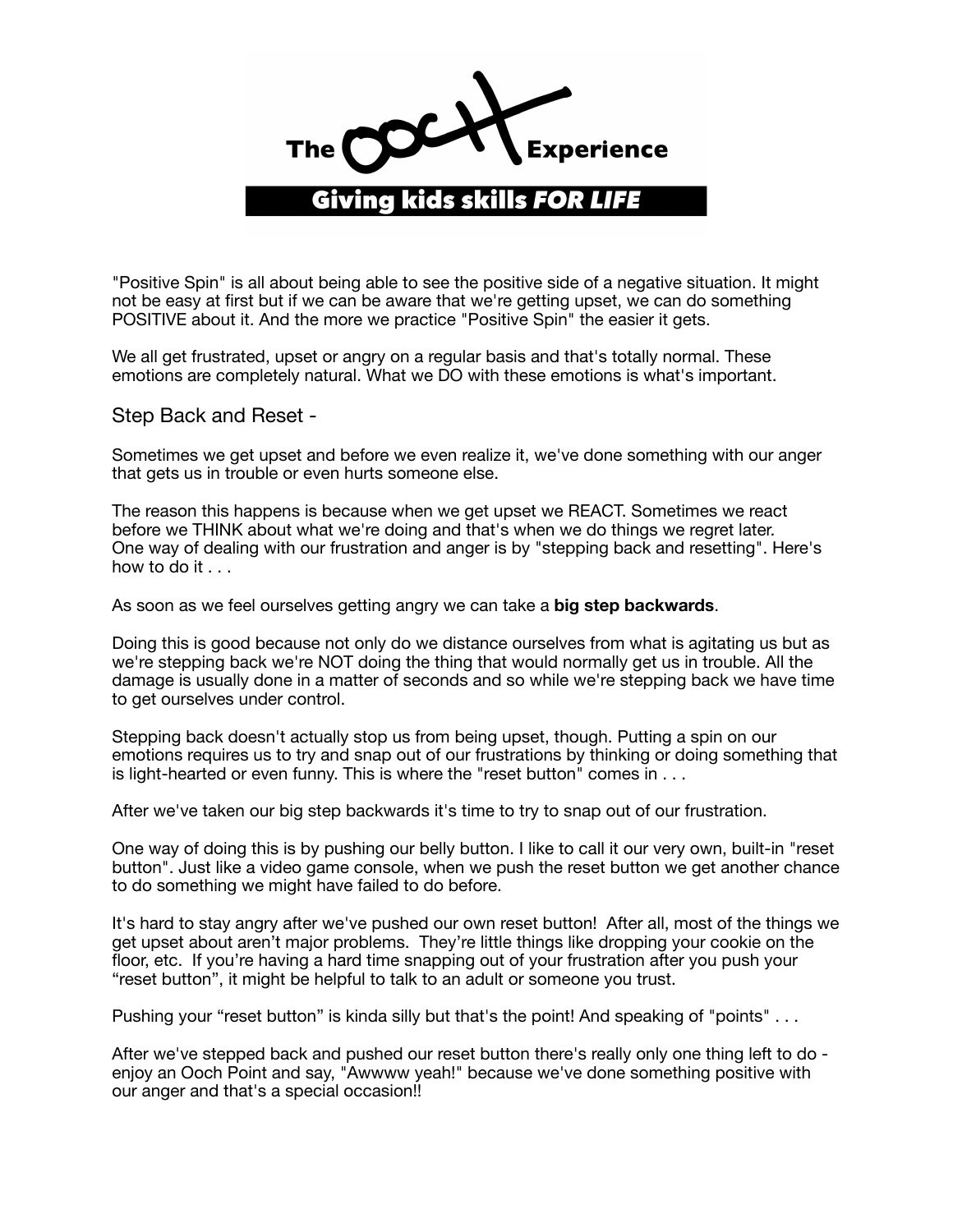"When you feel upset, step back and reset!"

The Power of Perspective -

One of the reasons we sometimes get upset is because someone else has a **different** opinion than ours. They sometimes see things differently than we do. When this happens, feelings can get hurt and we can become frustrated. This is why it's important to understand what "Perspective" means.

*Perspective is our own, personal way of seeing and experiencing things.* 

What's important to remember is that EVERYONE'S way of seeing and experiencing things is equally important. This is because there is no ONE WAY of seeing anything! Each person's way of seeing things is important to them and completely valid!

If I stand on the ground in front of a tree and look directly at it, what I see will be slightly different than what the bird sees as it flies overhead. I'll see the trunk, the bark and some branches as I look upward. The bird sees the leaves and branches as it looks downward. We're both looking at the same tree but from *different perspectives.* 

It's possible to look at the same object or situation and have a different experience than someone else. It's totally normal and our perspective is what makes us unique.

The Positive Spin logo is a good example of perspective -

Upon first glance, it's relatively easy to see the black letter "S" hidden in the logo. (That "S" stands for "spin".)

It's not as easy to spot the white "plus sign" hidden behind the letter "S". The "plus sign" represents being "positive". Put them together and you get "Positive Spin".

What is INTERESTING is that the white shapes can look like a lot of different things to different people! Some people see musical notes while others see toilets! What do you see?? Whatever it is, it's totally valid as it's the way YOU see things. That's an example of YOUR perspective!



Being able to look at something from more than one perspective is very important. If we can do that, we can start finding the positive in negative situations. And when we can do that, we're well on our way!